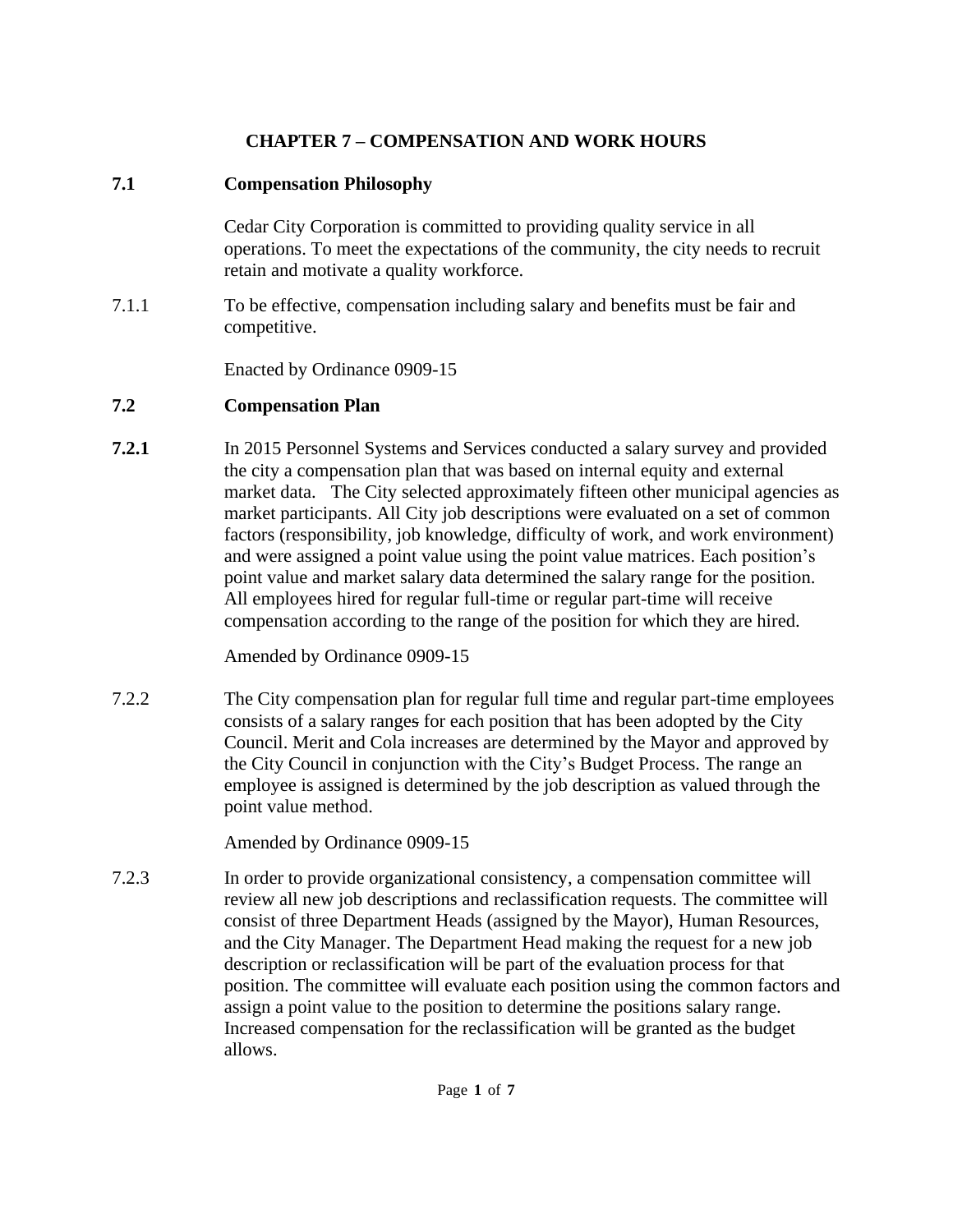Enacted by Ordinance 0909-15, updated by resolution 17-0111-1 7.2.4 Cost-Of-Living - Cost-of-living adjustments shall be considered each year using Cost of Living information provided by Utah Retirement Systems and municipal agencies research. When it is determined that such an adjustment is warranted, a proposal will be made through the city budget. Amended by Ordinance 0909-15

### **7.3 Non-exempt Employees**.

- 7.3.1 The normal work week shall be forty (40) hours, unless otherwise specifically provided in departmental working rules.
- 7.3.2 An employee unable to report to duty on a work day shall notify the Department Head or his/her agent as soon as practicable before the beginning of work.
- 7.3.3 Time spent by employees which will be counted as hours worked for the purpose of determining overtime will include:
	- A. Rest breaks of fifteen (15) minutes or less within each continuous four (4) hour work period;
	- B. Hours over and above the designated number of hours authorized in a work period, during which an employee is engaged in required attendance at lectures or meetings and the travel time associated with such attendance; and
		- C. City Holidays.
- 7.3.4 Time spent by employees which will not be counted as hours worked for the purpose of determining overtime include:
	- A. Paid leave (this includes, but is not limited to vacation sick leave, and comp. time);
		- B. Meal periods when relieved of duty; and
		- C. Travel time between home and work.
- 7.3.5 Employees who have completed their work shift and have left the premises and then are required to return to work shall receive a minimum of one (1) hour of overtime. Hours worked in excess of the one (1) hour shall be compensated at the overtime rate.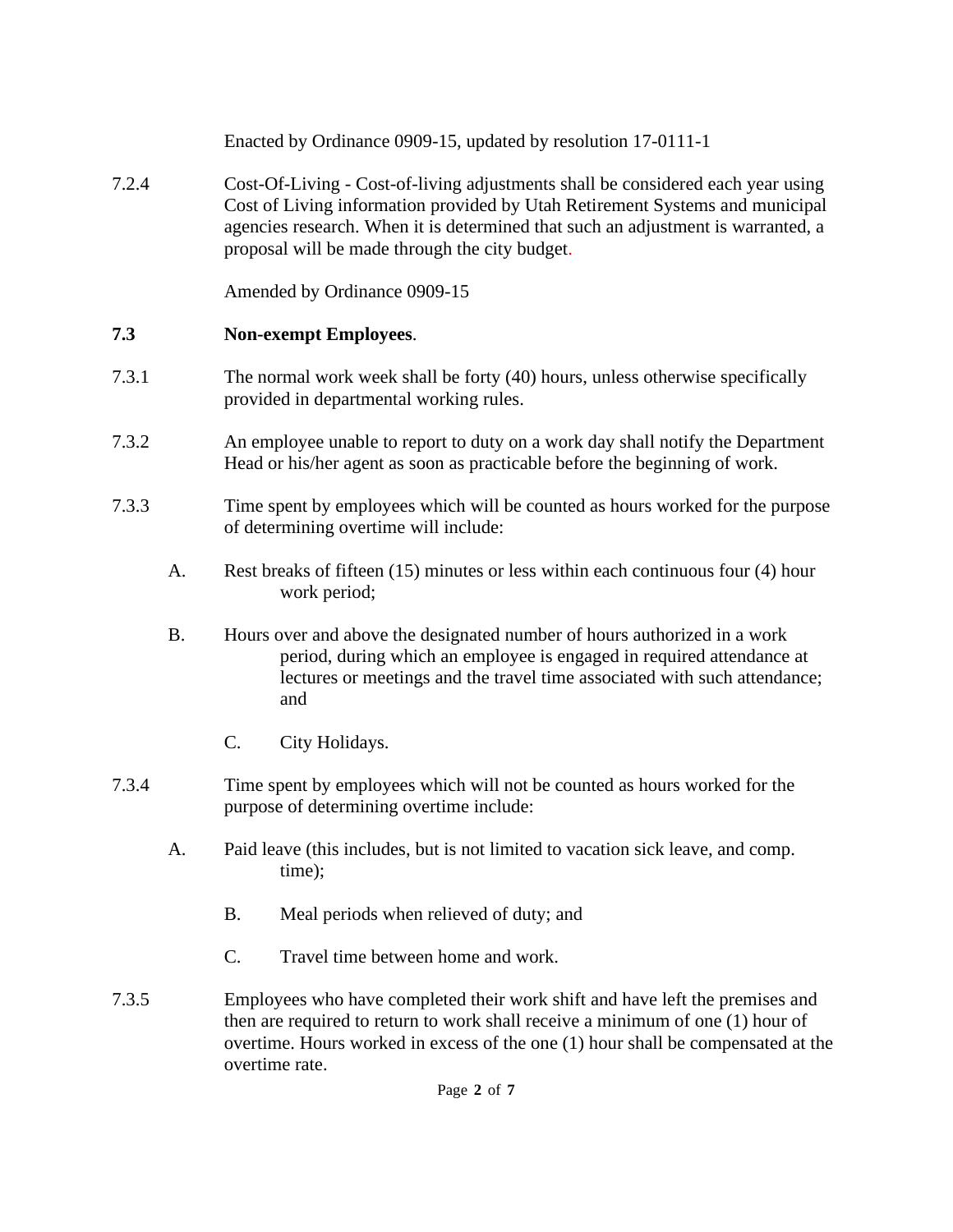- 7.3.6 Supervisors may determine that employees must remain at work or return to work for a work related emergencies. Employees shall receive overtime for hours worked in excess of the 40 hour work week.
- 7.3.7 Hours worked (up to 40) and leave time used during the 7-day work week shall be compensated at the employees regular pay rate. Overtime hours worked shall be paid at time and a half.

Amended by Resolution Number 18-0214-2.

# **7.4 Exempt Employees.**

7.4.1 Exempt employees are those who are in positions which have been determined to be exempt from overtime according to FLSA criteria. Exempt employees are salaried and shall be paid according to the salary schedule adopted by the City Council. Exempt employees are expected to work the hours required to complete their assignments and responsibilities.

# **7.5 Overtime**.

7.5.1 Any time worked over forty (40) hours a week will be considered overtime, unless otherwise specifically provided. Overtime will be compensated at the rate of one and one-half the regularly hourly rate. Method of compensation, either monetary or comp-time off, shall be at the discretion of the supervisor. It is the City's policy to discourage the use of overtime. Supervisory personnel should, if possible, organize their department workload to avoid overtime payment. Overtime will be permitted in very exceptional circumstances, but should be kept to a minimum. Overtime work must have the prior approval of the supervisor.

# **7.6 Compensatory Time.**

7.6.1 Compensatory time in lieu of monetary overtime compensation shall be earned at the rate of one and one-half hours of compensatory time for each hour of overtime worked. Employees may accrue up to 240 hours of comp time; (since comp time is accumulated at time and one-half, this is only 160 hours of actual overtime work). Employees who work in a public safety activity or emergency response activity may accumulate up to 480 hours of comp time. The 480-hour accrual limit does not apply to office personnel or other civilian employees who perform public safety activities in emergency situations, even if they spend substantially all of their time in a particular week on public safety activities.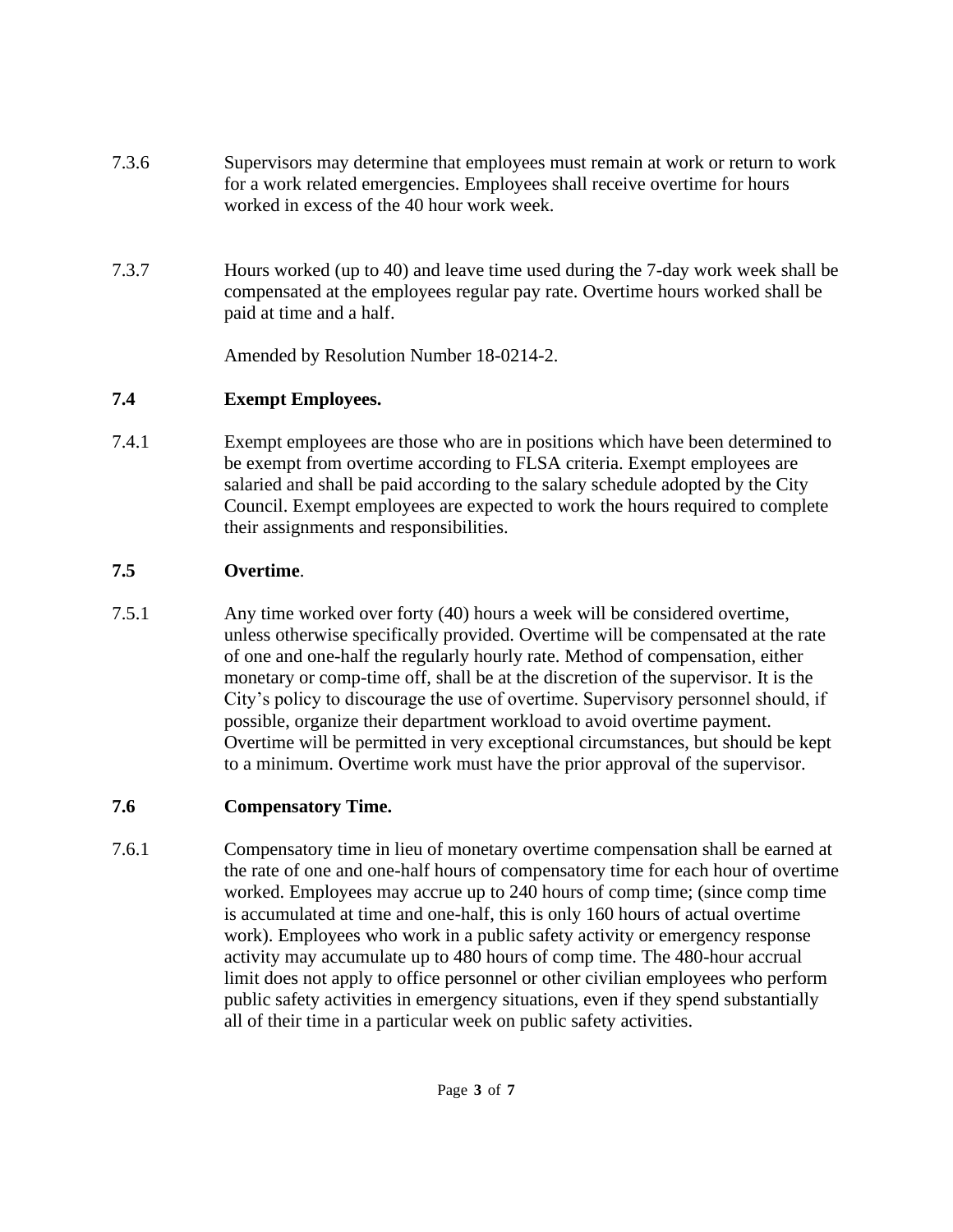#### **7.7 Classification of Positions**

7.7.1 Working out of Classification. An employee may be assigned or temporarily appointed to an out-of-classification position for a period of at least forty five (45) days upon recommendation of the Department Head and approval of the City Manager or designee. The out-of-class period may be adjusted due to unique circumstances, as approved by the City Manager.

Amended by Ordinance 0909-15

7.7.2 Out-of-class compensation may be granted to an employee assigned to work in a higher classification for an extended period of time. Prior approval of the Department Head and City Manager is required. The pay shall be within the range for the new classification.

Amended by Ordinance 0909-15

#### **7.8 Employee Performance and Salary Advancement.**

7.8.1 New Employees. New Employees shall be assigned the minimum salary of their range for their position. Unless otherwise provided for herein. The City Manager and the Mayor may approve appointment higher within the range if: (1) an employee cannot be recruited for the position at the minimum range; (2) the qualifications of the individual selected exceed the minimum requirements and the individual can be expected to perform at a higher level.

Amended by Ordinance 0909-15, 21-1208

- 7.8.2 Performance Appraisals. Performance Appraisals shall be completed for all probationary and regular full and part-time employees at regular intervals described herein. Also, additional performance appraisals may be conducted during the course of employment due to specific problems with performance or behavior of an employee. The purpose is to record recent job performance, setting goals and objectives, recognizing accomplishments and noting particular strengths and/or deficiencies. Performance appraisals shall also serve to assist the employee in improving performance and behavior as necessary.
- 7.8.3 Performance Appraisals shall be prepared by the employee's supervisor. The appraisal shall be discussed with the employee and he/she shall be given an opportunity to make written comments.
- 7.8.4 All performance appraisals shall be turned into Human Resources and then filed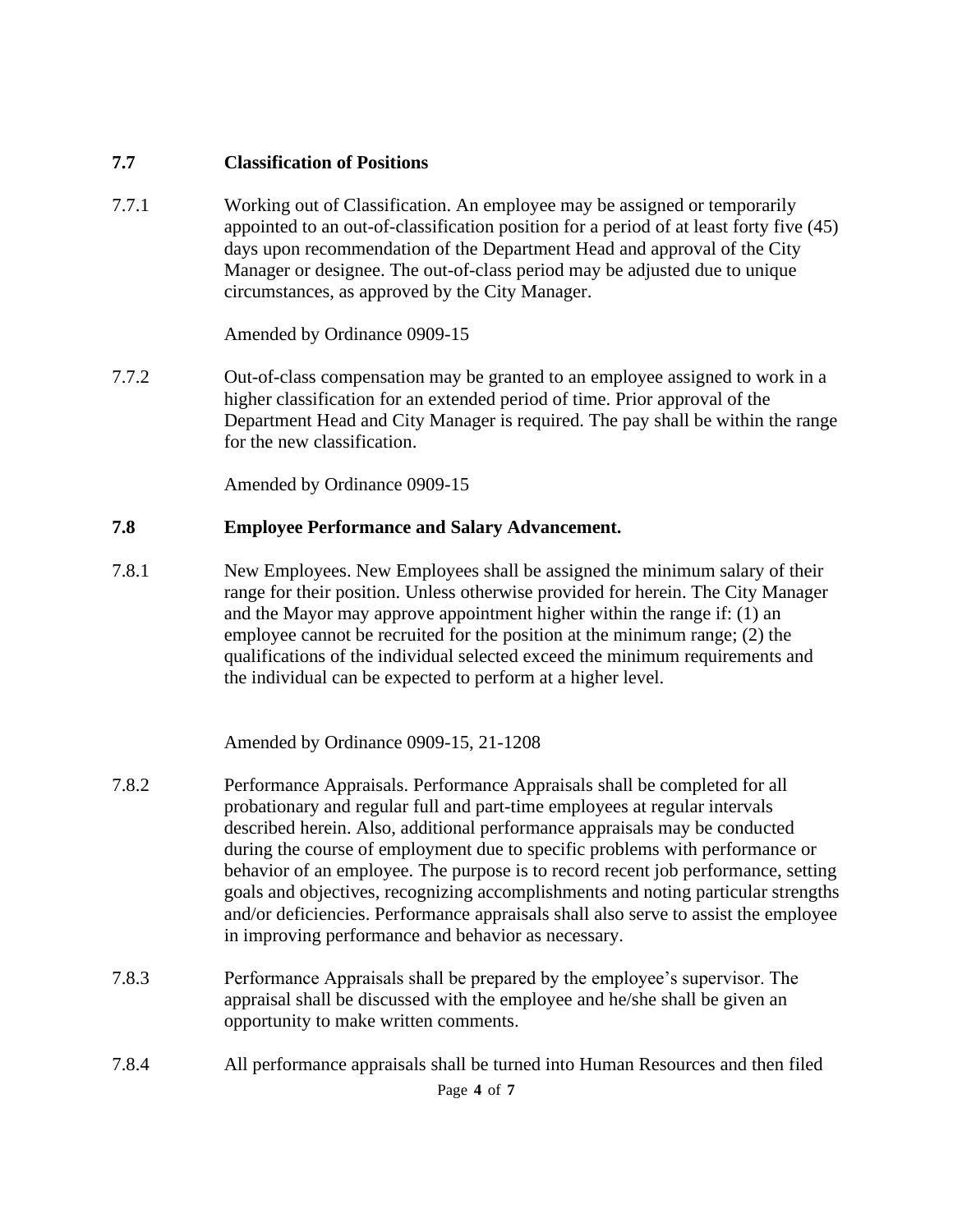with the City Recorder. The employee shall be given a copy of the appraisal by the supervisor**.**

Amended by Ordinance 0909-15, and 0127-16

7.8.5 Pay Advancement. The City will not make pay advances to employees.

Amended by Ordinance Number 13-1023-1

#### **7.9 Probationary Employees/Non Exempt.**

7.9.1 Probationary employees will have a performance appraisal (with form) by their supervisor at the completion of the sixth  $(6<sup>th</sup>)$  month from the date of employment. During the probationary period, supervisors are encouraged to provide meaningful employment feedback to the probationary employee. At the completion of the six (6) month probationary period, an employee who has established a satisfactory performance record will be eligible for regular status.

#### **7.10 Regular Full and Regular Part Time Employees/Non Exempt & Exempt**

7.10.1 Regular full and regular part time employees shall receive a performance appraisal by May  $31<sup>st</sup>$  each year. It is the goal of the City to grant a minimum 2.5% merit increase annually after satisfactory performance has been achieved (3.0 or higher on annual evaluation). Once the City Council has approved a budget and upon commencement of the budget period supervisors may grant the budgeted merit increase to employees who have achieved satisfactory performance. If an employee receives an unsatisfactory evaluation (2.99 or below on annual evaluation) the merit increase will be withheld for up to six months, at the discretion of the department head. If, at any time during the six (6) month period satisfactory performance has been achieved, the employee will be eligible for a merit increase (merit increases will not be retroactive). If the employee doesn't meet satisfactory performance, supervisors shall follow the progressive discipline policy. Salary adjustments are effective for all non-probationary employees the next fiscal year budget. Probationary employees hired before the start of the fiscal year will be eligible for an increase after they successfully complete probation. Employee's hired after the start of the fiscal year will be eligible for an increase the next fiscal year budget.

Amended by Ordinance 0909-15, 0127-06, and 21-0714-2

7.10.2 In addition to the aforementioned minimum performance evaluation interviews, a supervisor may evaluate an employee at any time, especially if some noteworthy incident occurs, either good or bad. The information should be added to the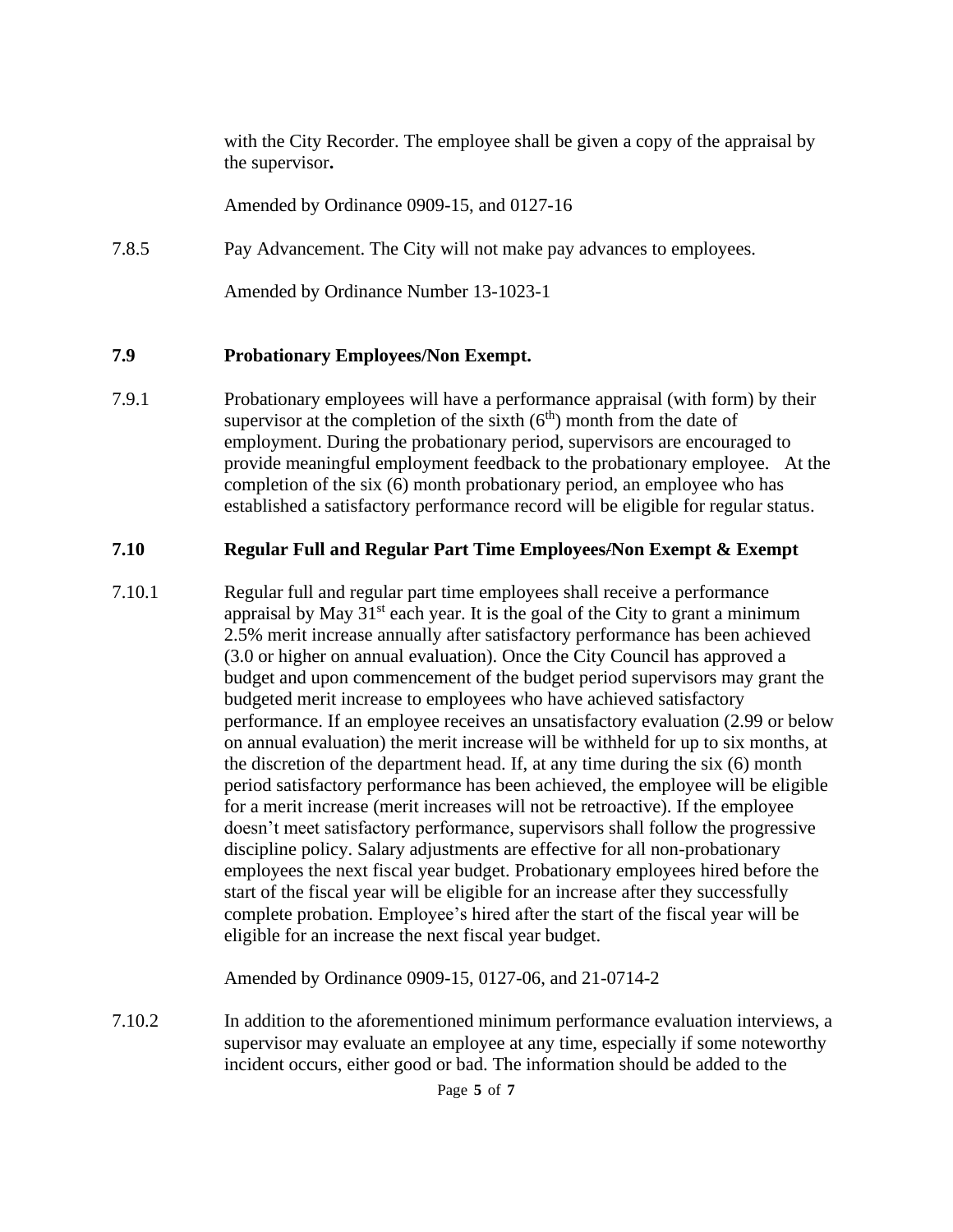employee's file.

# **7.11 ON-CALL COMPENSATION POLICY**

### 7.11.1 PURPOSE

- A. It is the purpose of this policy to establish guidelines relating to compensation for on-call employees that need to respond to unforeseen, unplanned, or emergency situations.
- B. The purpose of the On-Call Compensation Policy is to provide a cost effect way for Cedar City to provide fair compensation to those whose job duties require the employee to be on-call to respond to unforeseen services that may occur outside of normal working hours and/or above normal staffing levels.

### 7.11.2 ON-CALL

- A. On-call is defined as being required to respond to any call that necessitates an employee to respond or to report to work.
- B. On-call time will be paid pursuant to the City's Policies and Procedures.

## 7.11.3 POLICY

- A. The Department Heads will designate the personnel with on-call assignments.
- B. An employee's participation for on-call assignments will be voluntary or by assignment if necessary. When multiple employees in a department are willing to accept on-call assignments, the available on-call shifts will be assigned by the department head equally among the willing employees.
- C. The employee designated to be on-call will be compensated at the rate of one (1) hour for each weekday and one and one half (1 ½) hours for each weekend day and holiday. Compensation will be set at the employee's regular pay rate.
- D. An employee responding to a call-out, that has to return to work, will be compensated at the rate set in 7.3.5 of the City's Personnel Policy.
- E. When the employee on-call is call out to work, the employee must be in compliance with all City Policy, including by not limited to Chapter 12 of the Personnel Policy which details the City's Drug/Alcohol Policy.
- F. Employees accepting on-call assignments may participate in personal activities while on-call, but will carry a notification device and remain available to be called out, and will respond within a time set by the employee's department head. Failure to respond in a timely manner could negate the on-call pay for that week.